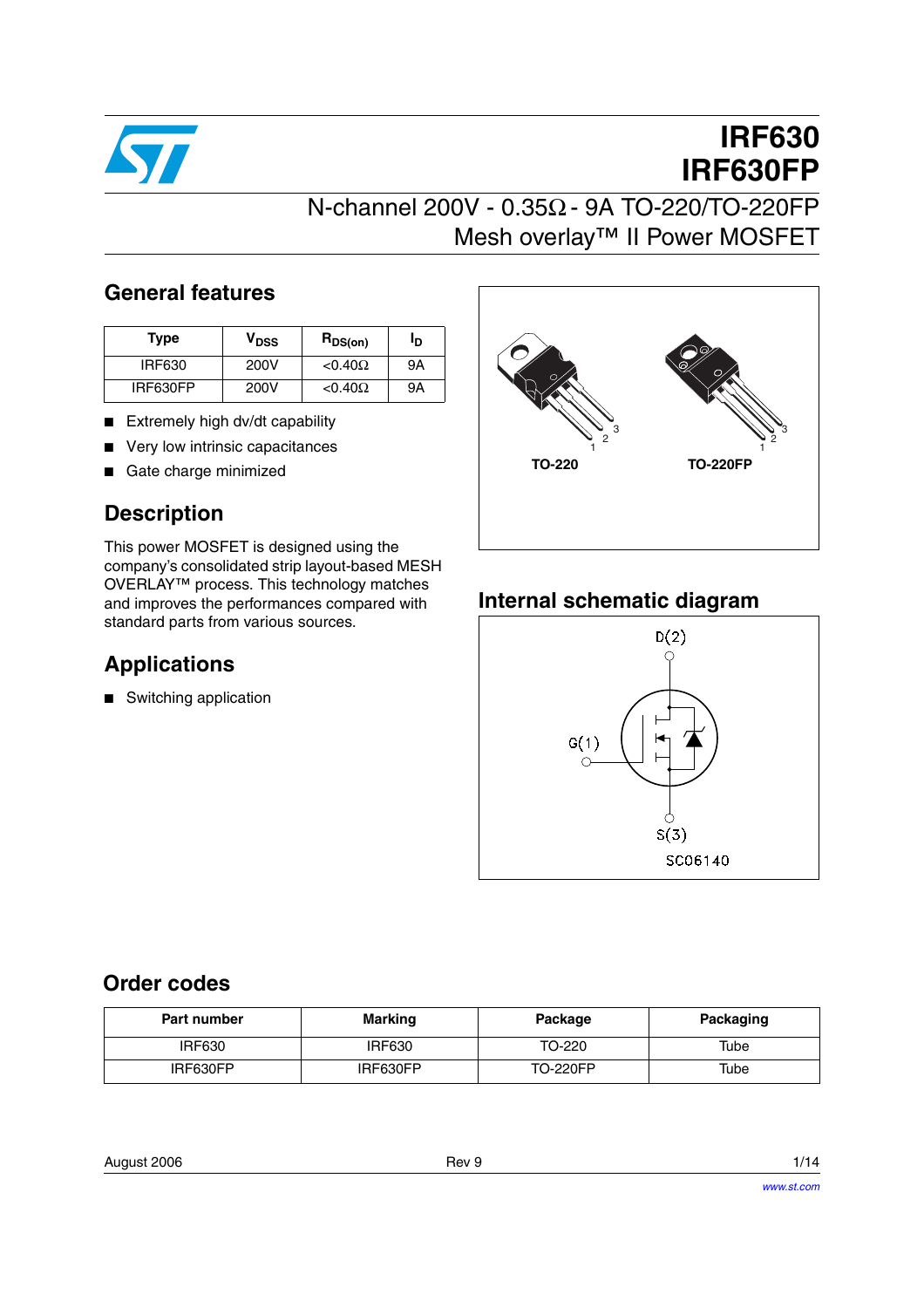# **Contents**

| $1 \quad \blacksquare$  |                                                                                                                                                                                                                                |  |
|-------------------------|--------------------------------------------------------------------------------------------------------------------------------------------------------------------------------------------------------------------------------|--|
| 2 <sup>1</sup>          |                                                                                                                                                                                                                                |  |
|                         | 2.1 Electrical characteristics (curves) (exceptional contract exceptional contract exception of the contract of the contract of the contract of the contract of the contract of the contract of the contract of the contract o |  |
| $\overline{3}$          |                                                                                                                                                                                                                                |  |
| $\overline{\mathbf{4}}$ |                                                                                                                                                                                                                                |  |
| 5                       |                                                                                                                                                                                                                                |  |

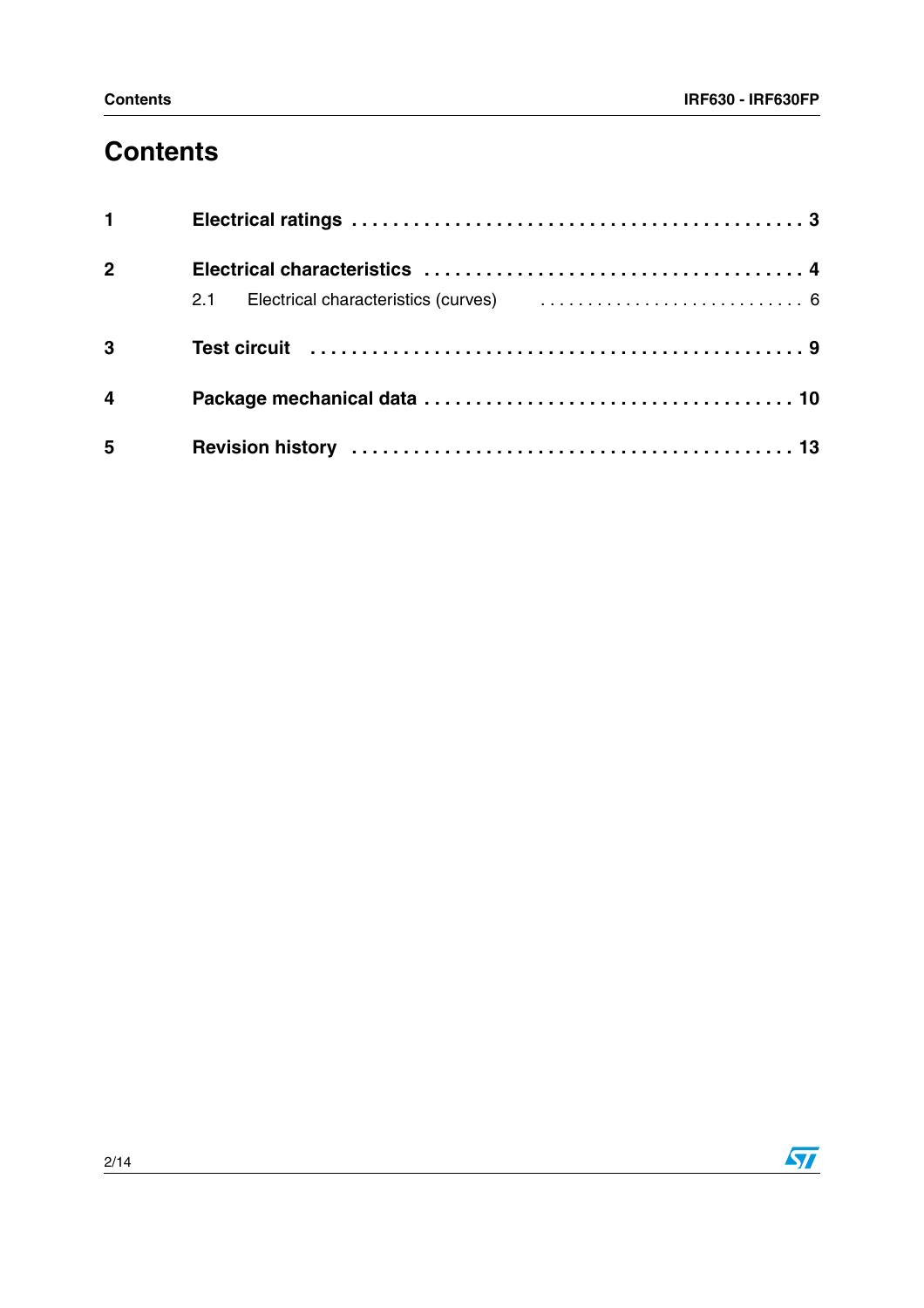# <span id="page-2-0"></span>**1 Electrical ratings**

| Table 1. | Absolute maximum ratings |  |
|----------|--------------------------|--|
|          |                          |  |

|                                          | <b>Parameter</b>                                      | Value               |                 | Unit         |
|------------------------------------------|-------------------------------------------------------|---------------------|-----------------|--------------|
| Symbol                                   |                                                       | TO-220              | <b>TO-220FP</b> |              |
| $V_{DS}$                                 | Drain-source voltage ( $V_{GS} = 0$ )                 | 200                 |                 | v            |
| $V_{DGR}$                                | Drain-gate voltage ( $R_{GS}$ = 20 k $\Omega$ )       | 200                 |                 | v            |
| $V_{GS}$                                 | Gate-source voltage                                   | ±20                 |                 | v            |
| l <sub>D</sub>                           | Drain current (continuous) at $T_c = 25^{\circ}$ C    | 9                   | $9^{(1)}$       | A            |
| l <sub>D</sub>                           | Drain current (continuous) at $T_C = 100^{\circ}C$    | 5.7                 | $5.7^{(1)}$     | A            |
| I <sub>DM</sub> <sup>(2)</sup>           | Drain current (pulsed)                                | 36                  | $36^{(1)}$      | A            |
| $P_{TOT}$                                | Total dissipation at $T_C = 25^{\circ}C$              | 75                  | 30              | w            |
|                                          | Derating factor                                       | 0.6                 | 0.24            | $W$ /°C      |
| $dv/dt$ <sup>(3)</sup>                   | Peak diode recovery voltage slope                     | 5                   |                 | V/ns         |
| V <sub>ISO</sub>                         | Insulation winthstand voltage (DC)                    |                     | 2000            | v            |
| $T_{\rm J}$<br>$\mathsf{T}_{\text{stg}}$ | Operating junction temperature<br>Storage temperature | $-65$ to 150<br>150 |                 | $^{\circ}$ C |

1. Limited only by maximum temperature allowed

2. Pulse width limited by safe operating area

3. ISD ≤9A, di/dt ≤300A/µs, VDD ≤V(BR)DSS, Tj ≤TJMAX

#### **Table 2. Thermal data**

| <b>Symbol</b>                  | <b>Parameter</b>                                  | Value  |                 | Unit          |
|--------------------------------|---------------------------------------------------|--------|-----------------|---------------|
|                                |                                                   | TO-220 | <b>TO-220FP</b> |               |
| $R_{\mathsf{thi}\text{-case}}$ | Thermal resistance junction-case Max              | 1.67   | 4.17            | $\degree$ C/W |
| $R_{thi-a}$                    | Thermal resistance junction-ambient Max           | 62.5   |                 | $\degree$ C/W |
| Rthc-sink                      | Thermal resistance case-sink typ                  | 0.5    |                 | °C/W          |
| T,                             | Maximum lead temperature for soldering<br>purpose | 300    |                 | °C            |

#### **Table 3. Avalanche characteristics**

| Symbol          | <b>Parameter</b>                                                                   | Value | Unit |
|-----------------|------------------------------------------------------------------------------------|-------|------|
| <sup>I</sup> AR | Avalanche current, repetitive or not-repetitive<br>(pulse width limited by Tj Max) |       |      |
| $E_{AS}$        | Single pulse avalanche energy<br>(starting Tj=25°C, Id=Iar, Vdd=50V)               | 160   | mJ   |

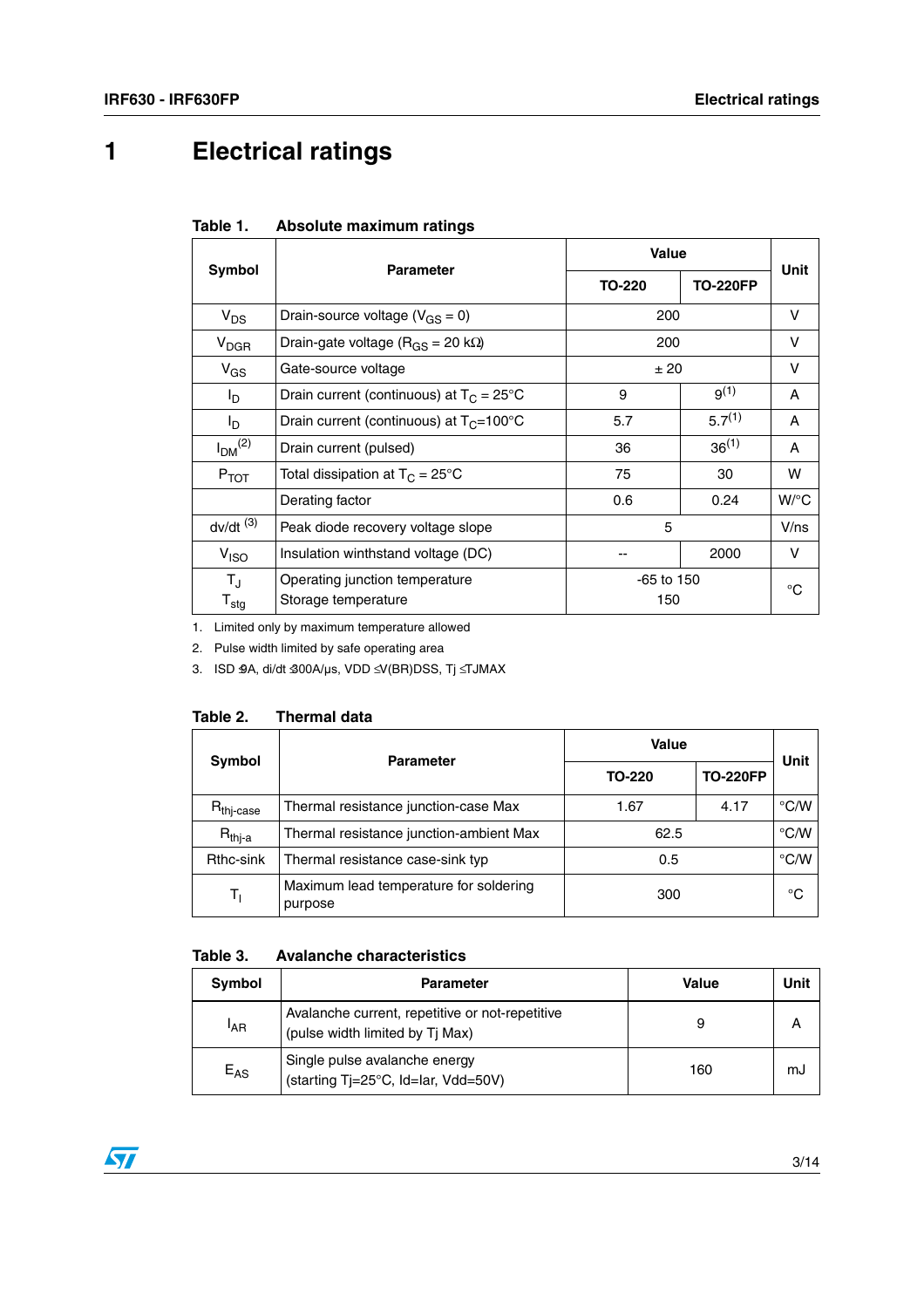# <span id="page-3-0"></span>**2 Electrical characteristics**

 $(T_{\text{CASE}} = 25^{\circ} \text{C}$  unless otherwise specified)

| Symbol                  | <b>Parameter</b>                                    | <b>Test conditions</b>                                 | Min. | Typ. | Max. | Unit     |
|-------------------------|-----------------------------------------------------|--------------------------------------------------------|------|------|------|----------|
| $V_{(BR)DSS}$           | Drain-source breakdown<br>voltage                   | $I_D = 250 \mu A$ , $V_{GS} = 0$                       | 200  |      |      | ν        |
| <b>I</b> <sub>DSS</sub> | Zero gate voltage drain<br>current ( $V_{GS} = 0$ ) | $V_{DS}$ = Max rating,<br>$V_{DS}$ = Max rating @125°C |      |      | 50   | μA<br>μA |
| <sup>I</sup> GSS        | Gate body leakage current<br>$(V_{DS} = 0)$         | $V_{GS} = \pm 20V$                                     |      |      | ±100 | nA       |
| $V_{GS(th)}$            | Gate threshold voltage                              | $V_{DS} = V_{GS}$ , $I_D = 250 \mu A$                  | 2    | 3    | 4    | ν        |
| $R_{DS(on)}$            | Static drain-source on<br>resistance                | $V_{GS}$ = 10V, $I_{D}$ = 4.5A                         |      | 0.35 | 0.40 | Ω        |

#### **Table 4. On/off states**

#### **Table 5. Dynamic**

| Symbol                                                   | <b>Parameter</b>                                                           | <b>Test conditions</b>                                                                   | Min. | Typ.            | Max.             | Unit           |
|----------------------------------------------------------|----------------------------------------------------------------------------|------------------------------------------------------------------------------------------|------|-----------------|------------------|----------------|
| $g_{\mathrm{fs}}^{\left(1\right)}$                       | Forward transconductance                                                   | $V_{DS}$ > $I_{D(on)}$ x $R_{DS(on)max}$ ,<br>$I_D = 4.5A$                               | 3    | 4               |                  | S              |
| $C_{iss}$<br>$C_{\text{oss}}$<br>C <sub>rss</sub>        | Input capacitance<br>Output capacitance<br>Reverse transfer<br>capacitance | $V_{DS} = 25V$ , f=1 MHz, $V_{GS} = 0$                                                   |      | 540<br>90<br>35 | 700<br>120<br>50 | pF<br>pF<br>pF |
| $t_{d(on)}$<br>$t_{r}$                                   | <b>Turn-on Delay Time</b><br>Rise Time                                     | $V_{DD}$ = 100V, $I_D$ = 4.5A,<br>$R_G = 4.7 \Omega$ , $V_{GS} = 10V$<br>(see Figure 14) |      | 10<br>15        | 14<br>20         | ns<br>ns       |
| $\mathsf{Q}_{\mathsf{g}}$<br>$Q_{gs}$<br>$Q_{\text{qd}}$ | Total gate charge<br>Gate-source charge<br>Gate-drain charge               | $V_{DD} = 160V, I_D = 9A$<br>$V_{GS} = 10V$                                              |      | 31<br>7.5<br>9  | 45               | nC<br>nC<br>nC |

1. Pulsed: pulse duration=300µs, duty cycle 1.5%

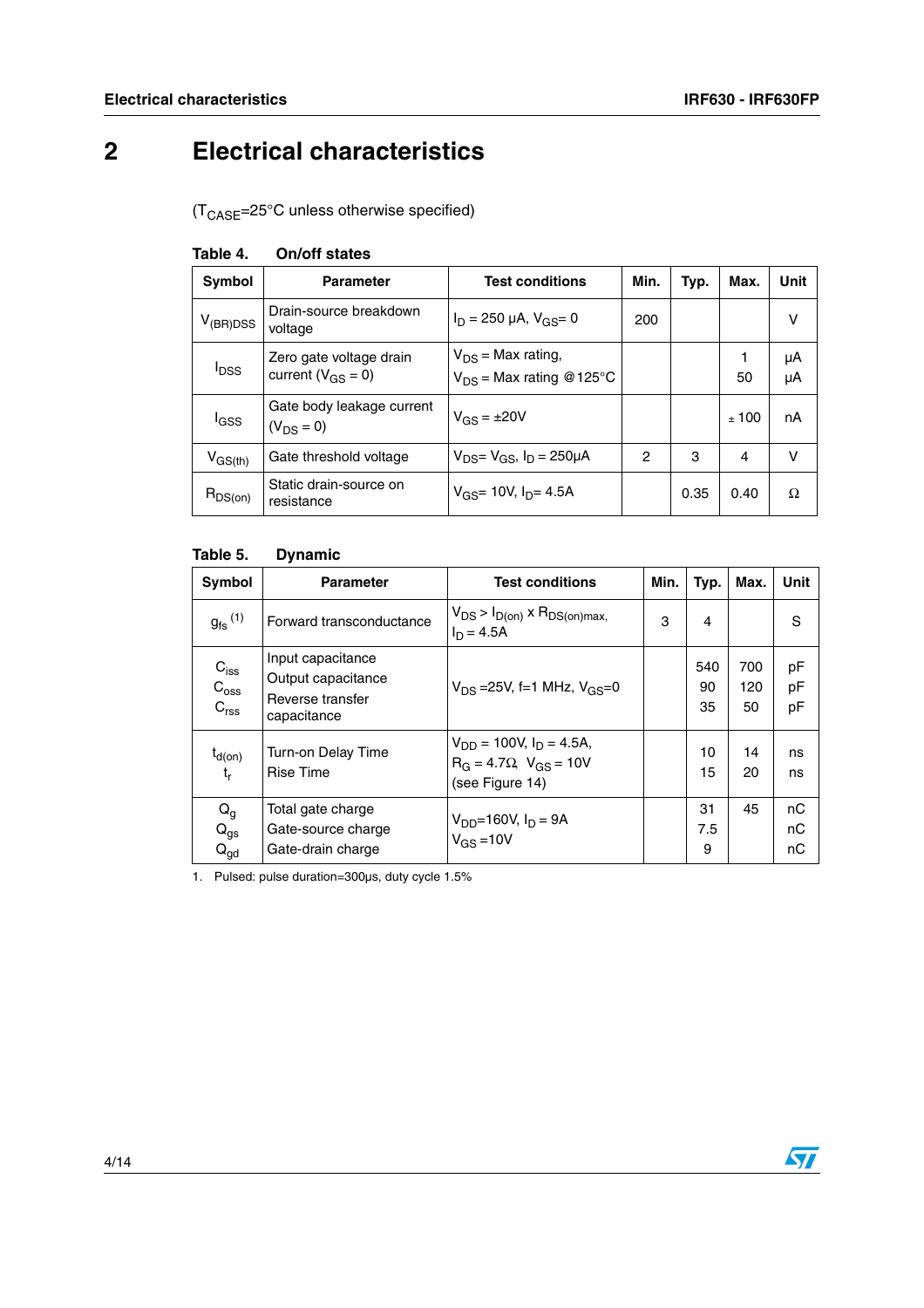| Symbol                                                  | <b>Parameter</b>                                                             | <b>Test conditions</b>                                                                  | Min | Typ.              | Max | Unit          |
|---------------------------------------------------------|------------------------------------------------------------------------------|-----------------------------------------------------------------------------------------|-----|-------------------|-----|---------------|
| I <sub>SD</sub>                                         | Source-drain current                                                         |                                                                                         |     |                   | 9   | A             |
| $I_{SDM}$ <sup>(1)</sup>                                | Source-drain current (pulsed)                                                |                                                                                         |     |                   | 36  | A             |
| $V_{SD}$ <sup>(2)</sup>                                 | Forward on voltage                                                           | $I_{SD} = 9A$ , $V_{GS} = 0$                                                            |     |                   | 1.5 | v             |
| $\mathfrak{t}_{\mathsf{rr}}$<br>$Q_{rr}$<br><b>IRRM</b> | Reverse recovery time<br>Reverse recovery charge<br>Reverse recovery current | $I_{SD} = 9A$ ,<br>$di/dt = 100A/\mu s$ ,<br>$V_{DD}$ =50V, Tj=150°C<br>(see Figure 16) |     | 170<br>0.95<br>11 |     | ns<br>μC<br>A |

**Table 6. Source drain diode**

1. Pulse width limited by safe operating area

2. Pulsed: pulse duration=300µs, duty cycle 1.5%

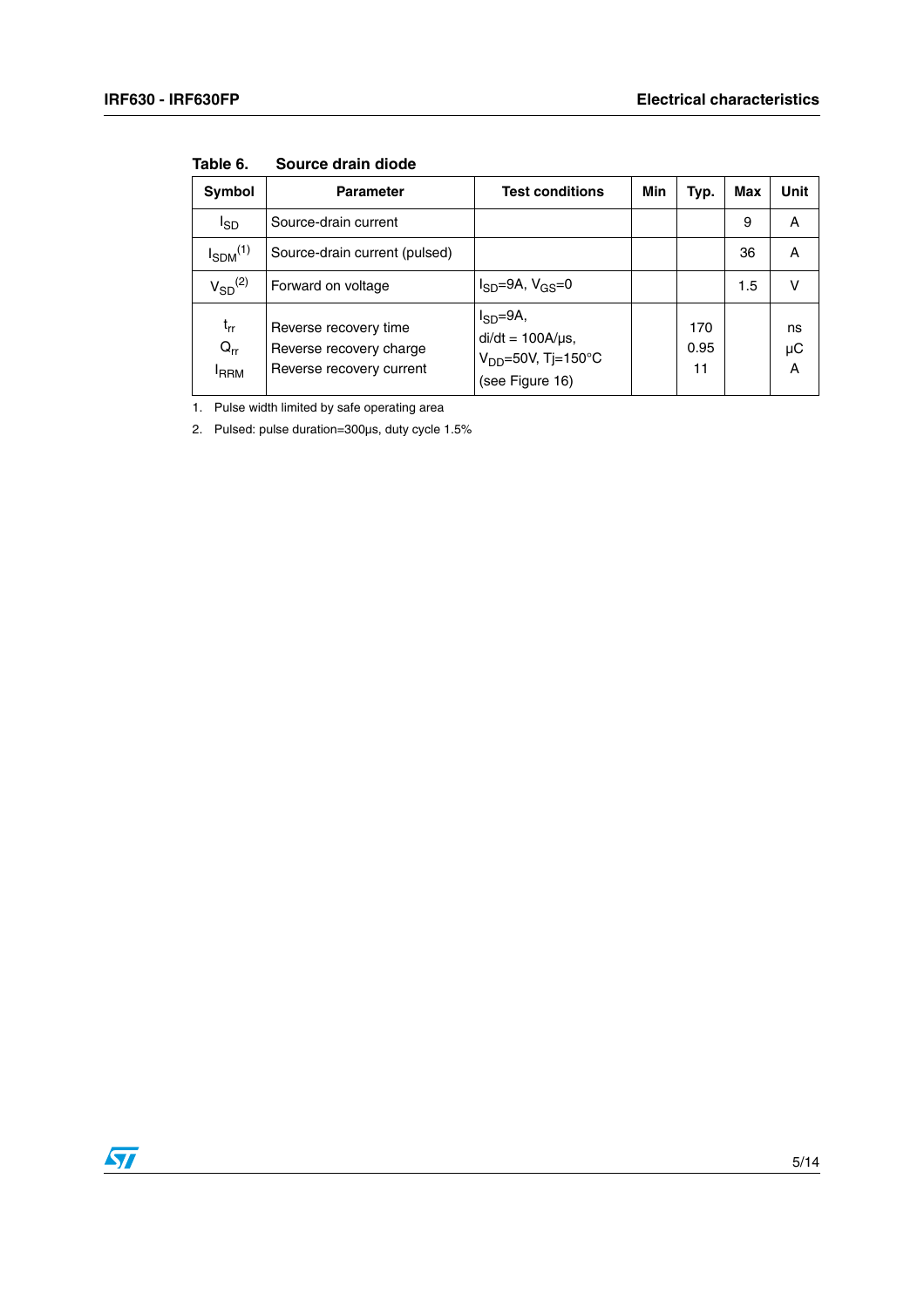### <span id="page-5-0"></span>**2.1 Electrical characteristics (curves)**











Figure 5. Output characterisics **Figure 6. Transfer characteristics** 



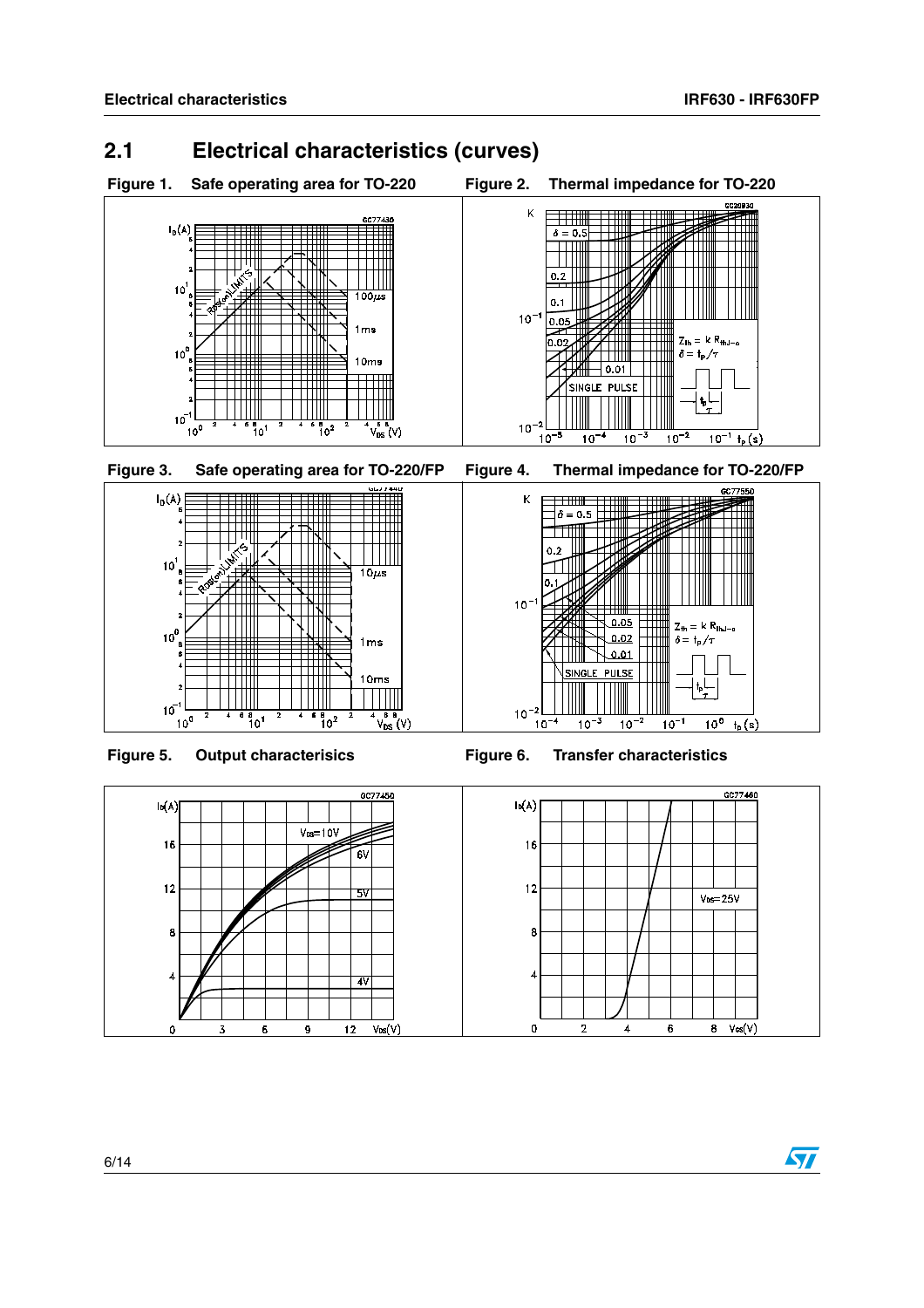#### **Figure 7. Transconductance Figure 8. Static drain-source on resistance**



**Figure 9. Gate charge vs gate-source voltage Figure 10. Capacitance variations**



**Figure 11. Normalized gate threshold voltage vs temperature**



**Figure 12. Normalized on resistance vs temperature**



 $\bm{\varPi}$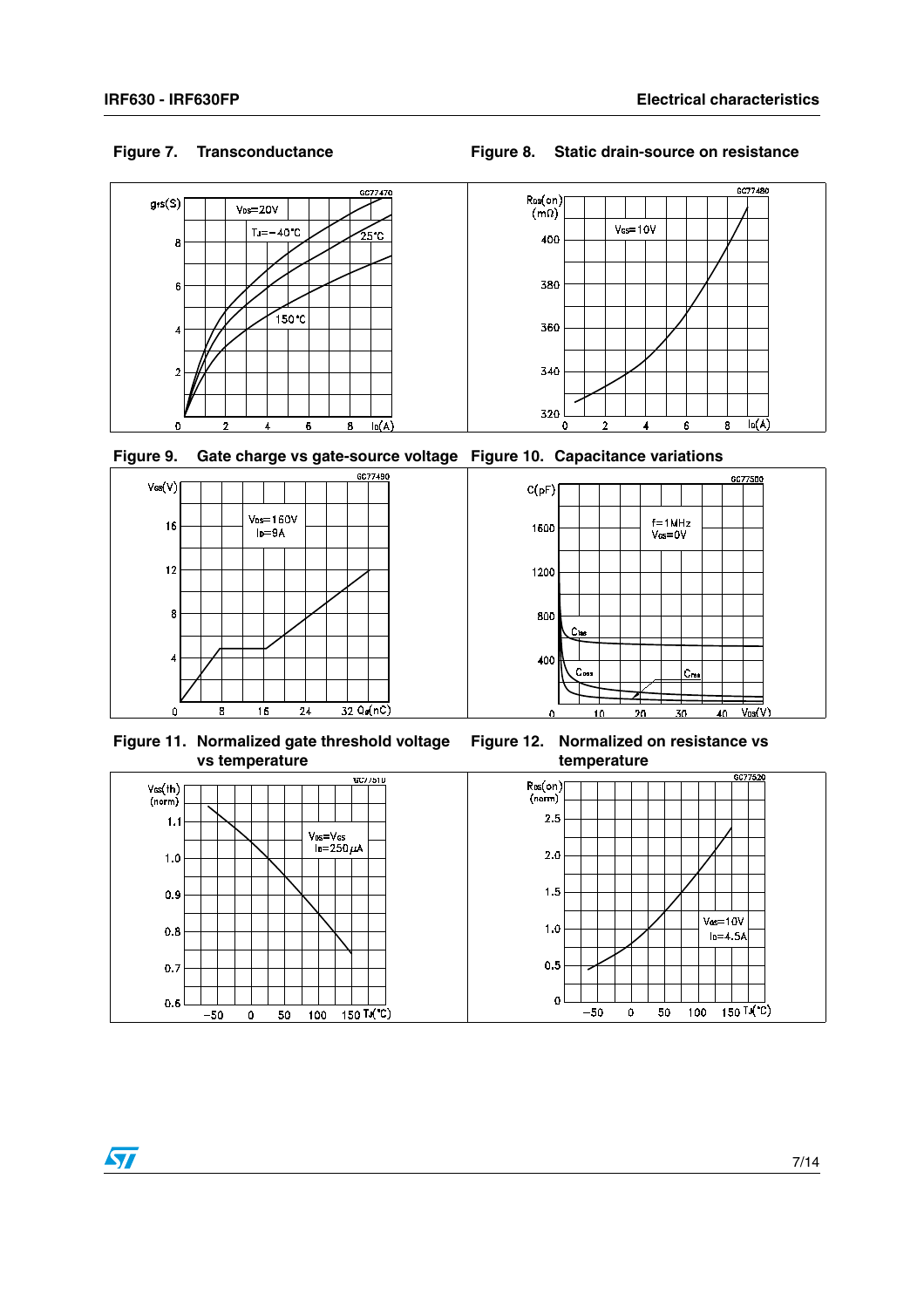

**Figure 13. Source-drain diode forward characteristics**

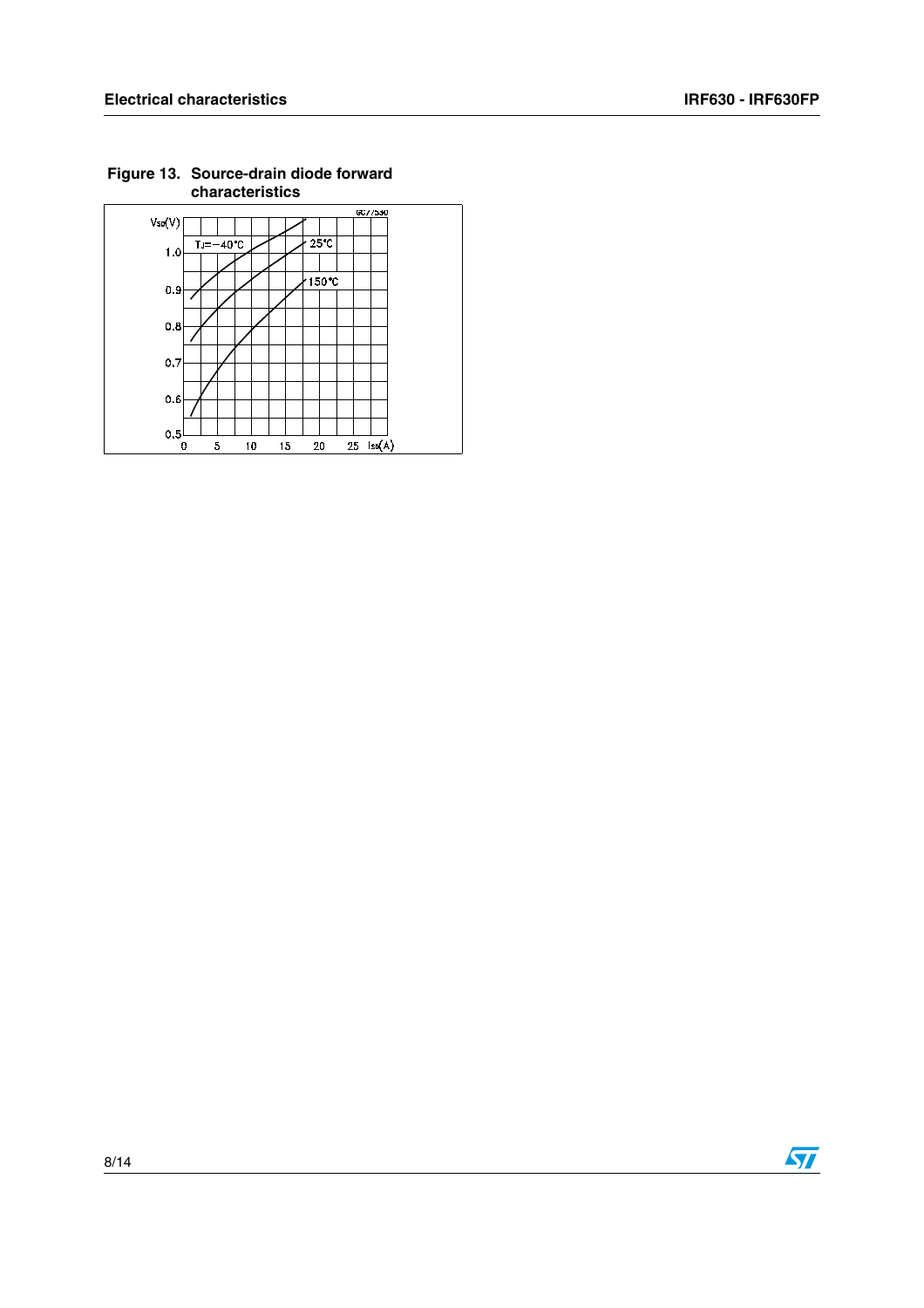# <span id="page-8-0"></span>**3 Test circuit**

<span id="page-8-1"></span>**Figure 14. Switching times test circuit for resistive load**



<span id="page-8-2"></span>**Figure 16. Test circuit for inductive load switching and diode recovery times**







**Figure 15. Gate charge test circuit**

**Figure 17. Unclamped Inductive load test circuit**



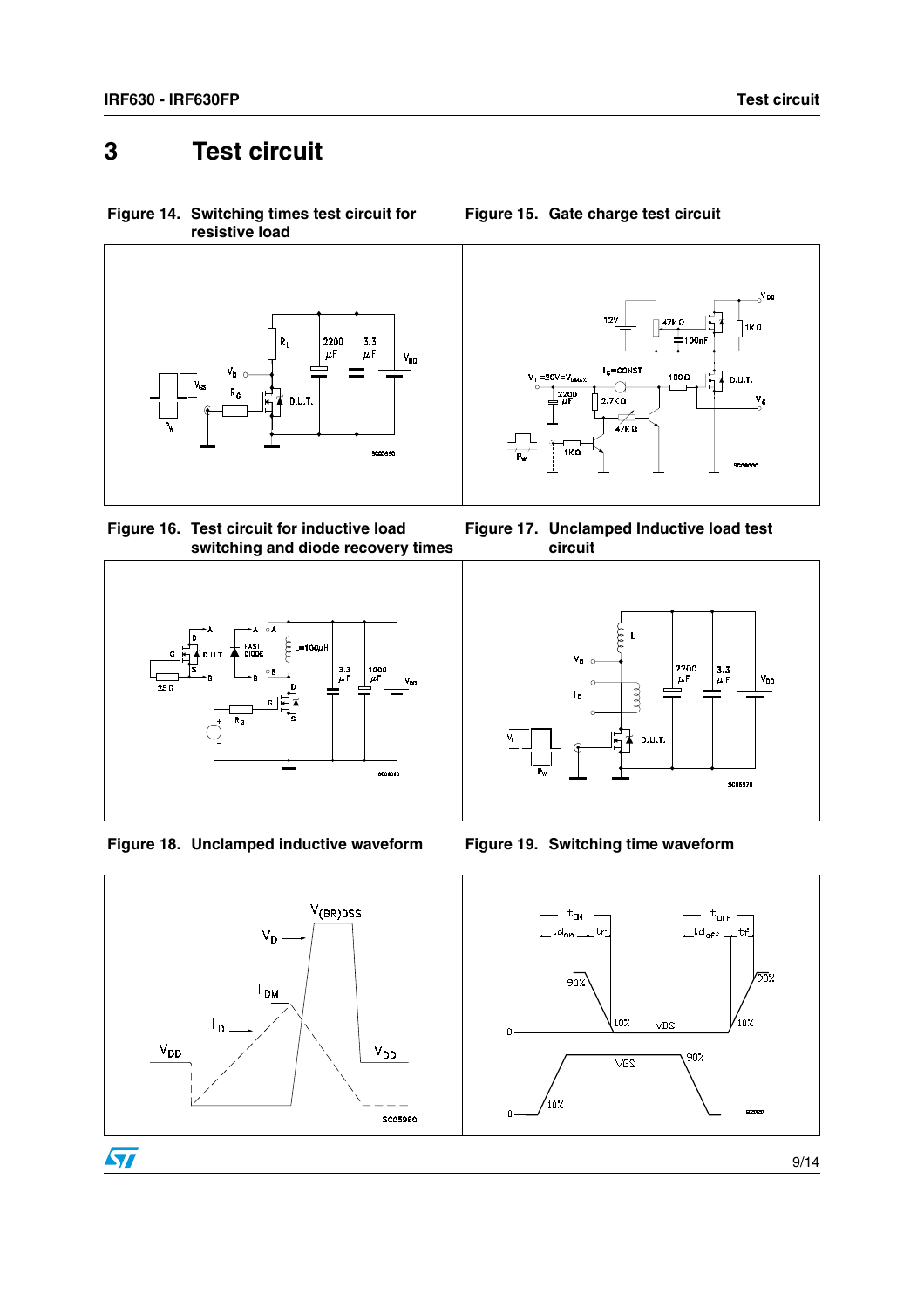### <span id="page-9-0"></span>**4 Package mechanical data**

In order to meet environmental requirements, ST offers these devices in ECOPACK® packages. These packages have a Lead-free second level interconnect . The category of second level interconnect is marked on the package and on the inner box label, in compliance with JEDEC Standard JESD97. The maximum ratings related to soldering conditions are also marked on the inner box label. ECOPACK is an ST trademark. ECOPACK specifications are available at: www.st.com

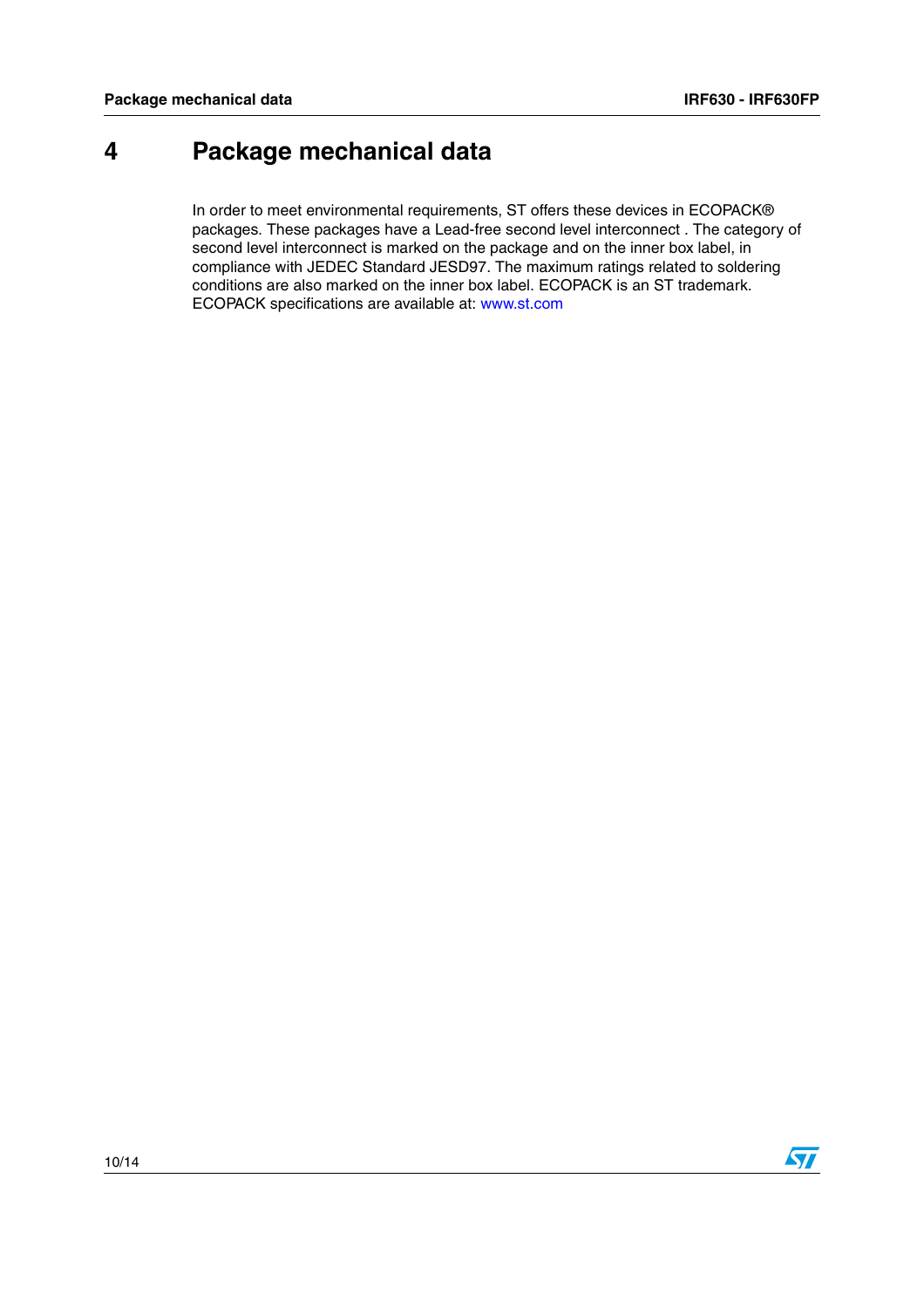| DIM.            |       | mm.        |       |       | inch  |       |
|-----------------|-------|------------|-------|-------|-------|-------|
|                 | MIN.  | <b>TYP</b> | MAX.  | MIN.  | TYP.  | MAX.  |
| A               | 4.40  |            | 4.60  | 0.173 |       | 0.181 |
| b               | 0.61  |            | 0.88  | 0.024 |       | 0.034 |
| b1              | 1.15  |            | 1.70  | 0.045 |       | 0.066 |
| c               | 0.49  |            | 0.70  | 0.019 |       | 0.027 |
| D               | 15.25 |            | 15.75 | 0.60  |       | 0.620 |
| E               | 10    |            | 10.40 | 0.393 |       | 0.409 |
| e               | 2.40  |            | 2.70  | 0.094 |       | 0.106 |
| e <sub>1</sub>  | 4.95  |            | 5.15  | 0.194 |       | 0.202 |
| F               | 1.23  |            | 1.32  | 0.048 |       | 0.052 |
| H1              | 6.20  |            | 6.60  | 0.244 |       | 0.256 |
| J1              | 2.40  |            | 2.72  | 0.094 |       | 0.107 |
| L               | 13    |            | 14    | 0.511 |       | 0.551 |
| L1              | 3.50  |            | 3.93  | 0.137 |       | 0.154 |
| L <sub>20</sub> |       | 16.40      |       |       | 0.645 |       |
| L30             |       | 28.90      |       |       | 1.137 |       |
| øP              | 3.75  |            | 3.85  | 0.147 |       | 0.151 |
| Q               | 2.65  |            | 2.95  | 0.104 |       | 0.116 |

### **TO-220 MECHANICAL DATA**

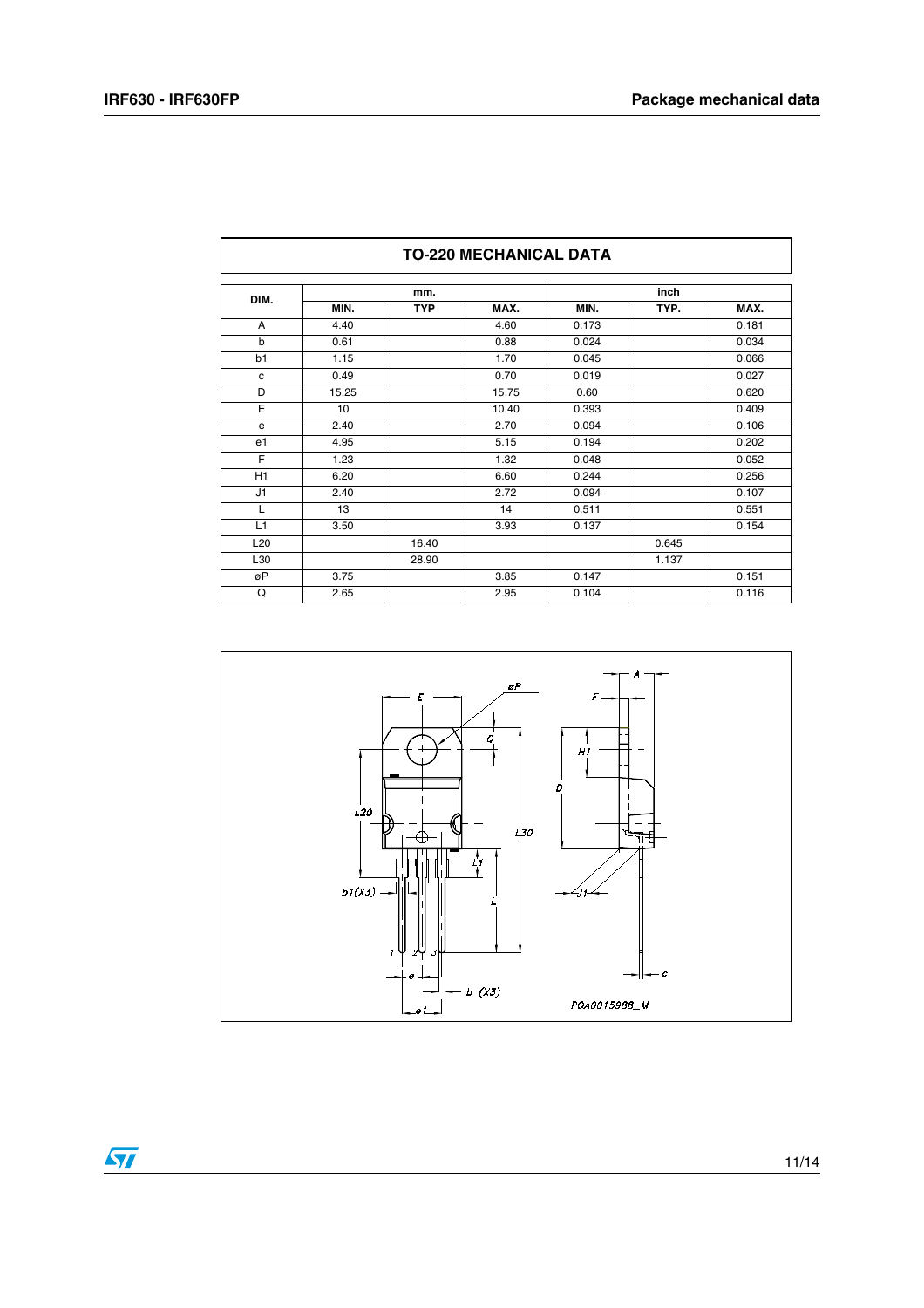| DIM.           | mm.  |            |      | inch  |       |       |
|----------------|------|------------|------|-------|-------|-------|
|                | MIN. | <b>TYP</b> | MAX. | MIN.  | TYP.  | MAX.  |
| A              | 4.4  |            | 4.6  | 0.173 |       | 0.181 |
| B              | 2.5  |            | 2.7  | 0.098 |       | 0.106 |
| D              | 2.5  |            | 2.75 | 0.098 |       | 0.108 |
| E              | 0.45 |            | 0.7  | 0.017 |       | 0.027 |
| F              | 0.75 |            | 1    | 0.030 |       | 0.039 |
| F <sub>1</sub> | 1.15 |            | 1.7  | 0.045 |       | 0.067 |
| F <sub>2</sub> | 1.15 |            | 1.7  | 0.045 |       | 0.067 |
| G              | 4.95 |            | 5.2  | 0.195 |       | 0.204 |
| G <sub>1</sub> | 2.4  |            | 2.7  | 0.094 |       | 0.106 |
| H              | 10   |            | 10.4 | 0.393 |       | 0.409 |
| L2             |      | 16         |      |       | 0.630 |       |
| L3             | 28.6 |            | 30.6 | 1.126 |       | 1.204 |
| L4             | 9.8  |            | 10.6 | .0385 |       | 0.417 |
| L <sub>5</sub> | 2.9  |            | 3.6  | 0.114 |       | 0.141 |
| L <sub>6</sub> | 15.9 |            | 16.4 | 0.626 |       | 0.645 |
| L7             | 9    |            | 9.3  | 0.354 |       | 0.366 |
| Ø              | 3    |            | 3.2  | 0.118 |       | 0.126 |

#### **TO-220FP MECHANICAL DATA**



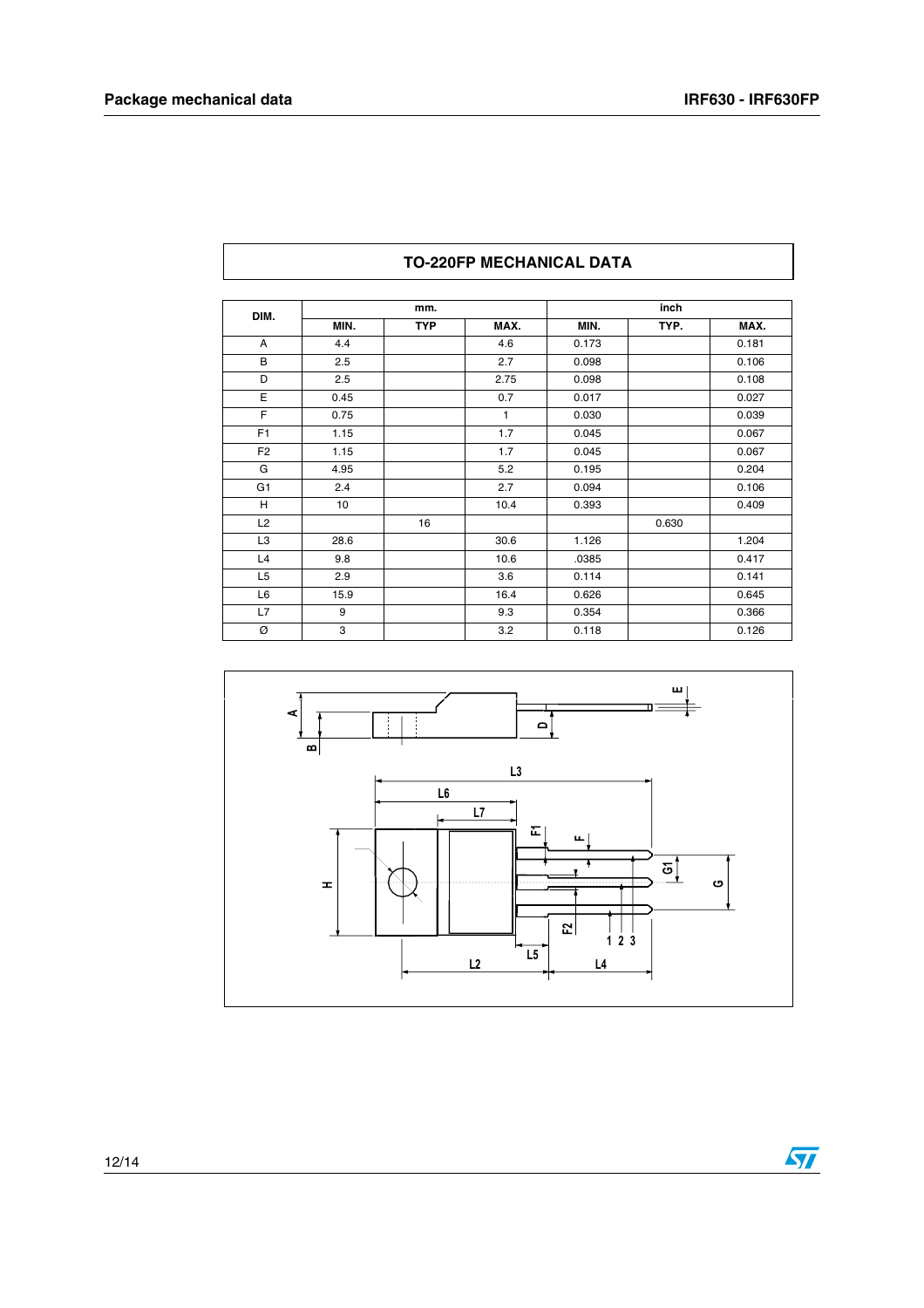# <span id="page-12-0"></span>**5 Revision history**

| Table 7. | <b>Revision history</b> |  |
|----------|-------------------------|--|
|----------|-------------------------|--|

| Date        | <b>Revision</b> | <b>Changes</b>                  |
|-------------|-----------------|---------------------------------|
| 09-Sep-2004 |                 | Complete version                |
| 03-Aug-2006 | 9               | New template, no content change |